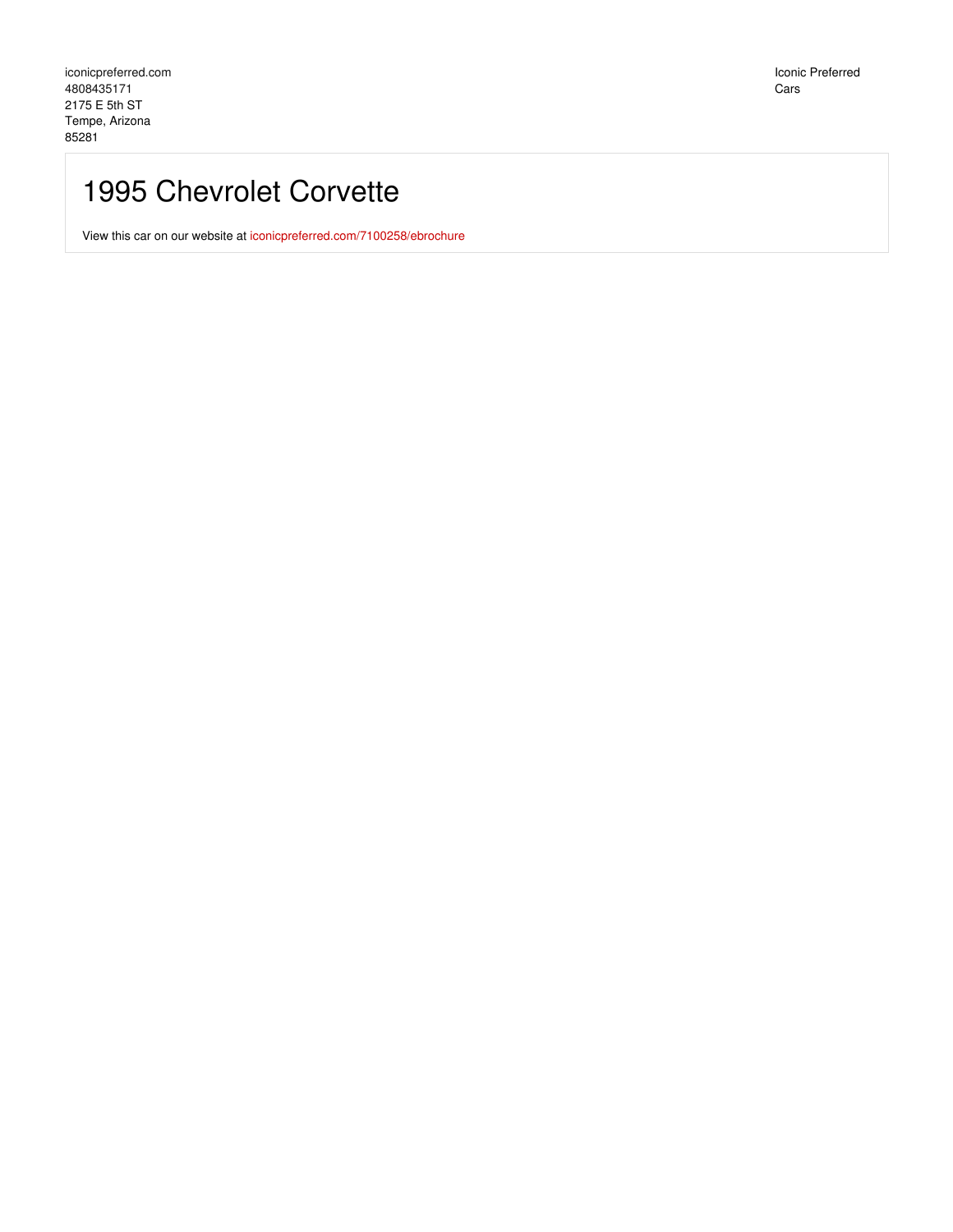

# Our Price **\$11,919**

### **Specifications:**

| Year:             | 1995                                                                                                      |
|-------------------|-----------------------------------------------------------------------------------------------------------|
| VIN:              | 1G1YY22P3S5119029                                                                                         |
| Make:             | Chevrolet                                                                                                 |
| Stock:            | 119028                                                                                                    |
| Model/Trim:       | Corvette                                                                                                  |
| <b>Condition:</b> | Pre-Owned                                                                                                 |
| Body:             | Coupe                                                                                                     |
| <b>Exterior:</b>  | <b>Competition Yellow</b>                                                                                 |
| Interior:         | Lt. Gray Leather                                                                                          |
| Transmission:     | 4-SPEED ELECTRONICALLY-<br>CONTROLLED AUTOMATIC<br>TRANSMISSION W/OD (STD) (N/A w/ZR1<br>Performance Pkg) |
| Mileage:          | 136,710                                                                                                   |
| Drivetrain:       | <b>Rear Wheel Drive</b>                                                                                   |

PLEASE CALL OR TEXT 480-843-5171 FOR APPOINTMENT. INCLUDES AN ARMOR SHEILD 50/50 GUARANTEE. THIS 1995 CHEVROLET CORVETTE COUPE IN COMPETITION YELLOW HAS A CERTIFIED CLEAN VEHICLE HISTORY REPORT AND HAS BEEN FULLY INSPECTED & RECONDITIONED FOR YOUR CONVENIENCE. WE MAKE THE EFFORT TO INSURE ALL OUR INVENTORY LOOK FLAWLESS, SO WHEN YOU WALK IN TO OUR SHOWROOM YOU WILL BE LOOKING AT THE MOST BEAUTIFUL CAR IN THE MARKET. THIS CAR HAS HAD A CONCOURSE DETAIL, PAINT RESTORATION, DING / DENT REMOVAL AND LEATHER RECONDITIONING. WE SPEND THE TIME AND MONEY TO INCREASE AND HELP PRESERVE THE VALUE OF YOUR NEXT VEHICLE. THIS BEAUTIFUL CORVETTE IS FINISHED IN COMPETITION YELLOW AND HAS REMOVABLE TARGA TOP AND FACTORY CHROME WHEELS. THIS 5.7 LITER V8 POWERED COUPE HAS LEATHER SEATS, AUTOMATIC CLIMATE CONTROL, POWER SEATS AND A PREMIUM PIONEER AUDIO SYSTEM THAT ROCKS. THE PREVIOUS MATURE OWNER SERVICED THIS COUPE METICULOUSLY AND STATES THAT IT HAS A FRESH OIL CHANGE, NEW WATER PUMP AND NEW A/C COMPONENTS. COME DOWN TO OUR ALL INDOOR AND CLIMATE CONTROLLED SHOWROOM TODAY LOCATED IN SUNNY TEMPE, ARIZONA AND SEE FOR YOURSELF. PLEASE CALL OR TEXT (480)843-5171 FOR APPOINTMENT. THIS LOW ADVERTISED PRICE IS AN INTERNET CASH SPECIAL, CUSTOM TAILORED FINANCING IS AVAILABLE. WE OFFER KELLY BLUE BOOK FAIR TRADE-IN VALUE ON MOST TRADES, HONEST AND FRIENDLY STAFF, 3 MONTH 3,000 MILE GUARANTEE AND DISCOUNTED PARTS & SERVICE FOR ALL CUSTOMERS. ARE YOU TIRED OF LOOKING AT CARS OTHER DEALERS ADVERTISE AS PERFECT CONDITION AND COME TO FIND OUT THEY ARE NOT WHAT YOU EXPECTED? YOU NEED TO SEE THE INVENTORY AT ICONIC PREFERRED CARS. WE TAKE PRIDE IN STOCKING THE CLEANEST CARS AT COMPETITIVE PRICES. ICONIC PREFERRED CARS SERVING AZ FOR OVER 26 YEARS. "IF I WOULDN'T PARK IT IN MY OWN GARAGE, YOU BET YOU WON'T FIND IT AT MY DEALERSHIP". WWW.ICONICPREFERRED.COM, \*WHITE GLOVE DELIVERY IS SUBJECT TO A \$199.00 OR MORE FEE DEPENDENT ON DELIVERY DISTANCE.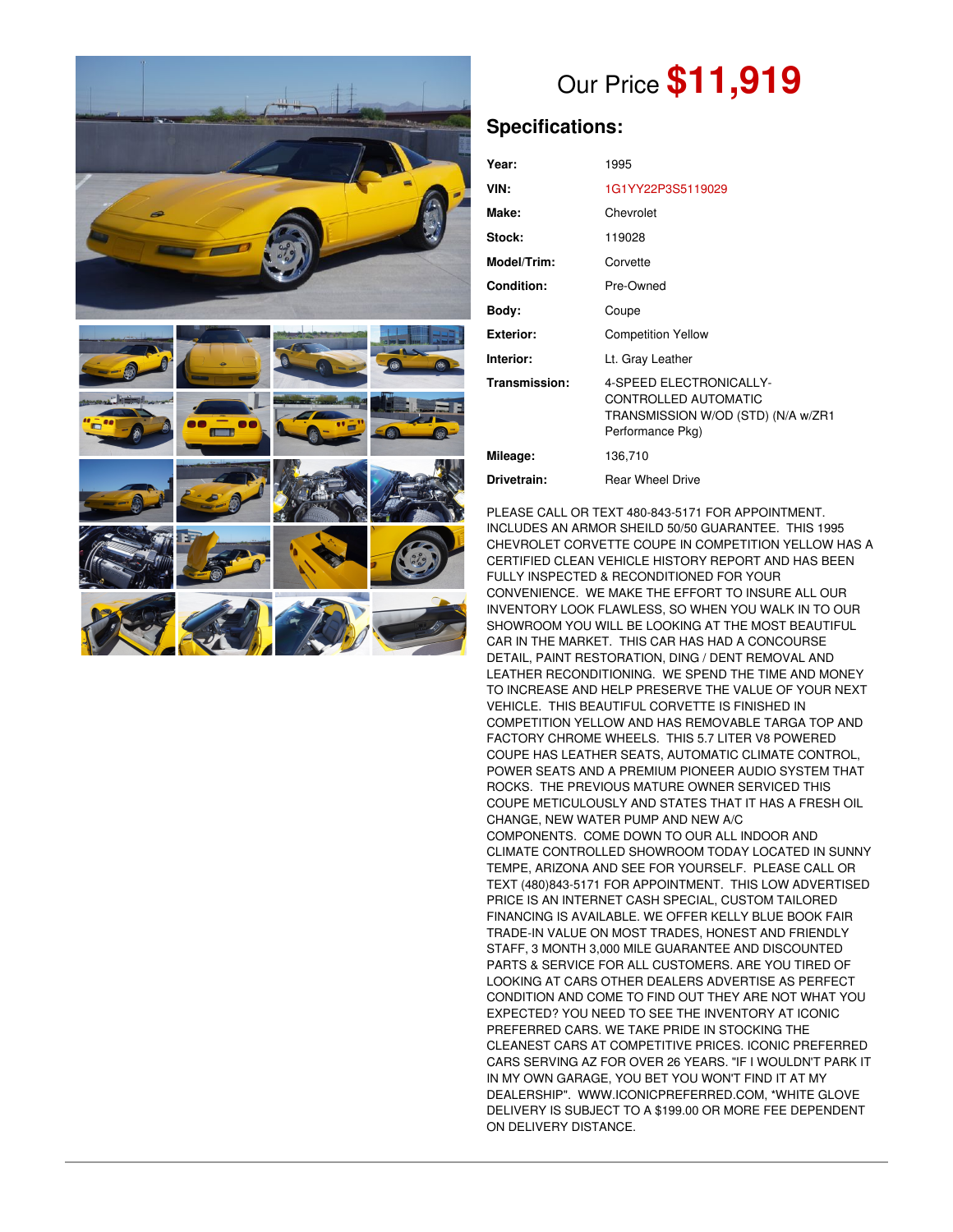#### 1995 Chevrolet Corvette Iconic Preferred Cars - 4808435171 - View this car on our website a[ticonicpreferred.com/7100258/ebrochure](https://iconicpreferred.com/vehicle/7100258/1995-chevrolet-corvette-tempe-arizona-85281/7100258/ebrochure)



1995 Chevrolet Corvette

Iconic Preferred Cars - 4808435171 - View this car on our website a[ticonicpreferred.com/7100258/ebrochure](https://iconicpreferred.com/vehicle/7100258/1995-chevrolet-corvette-tempe-arizona-85281/7100258/ebrochure)



- Pwr door locks- Pwr windows w/driver side express down- Rear window defogger
- 
- Scotchgard fabric protector on floor covering- Side window defoggers

- Storage compartment integral w/door armrest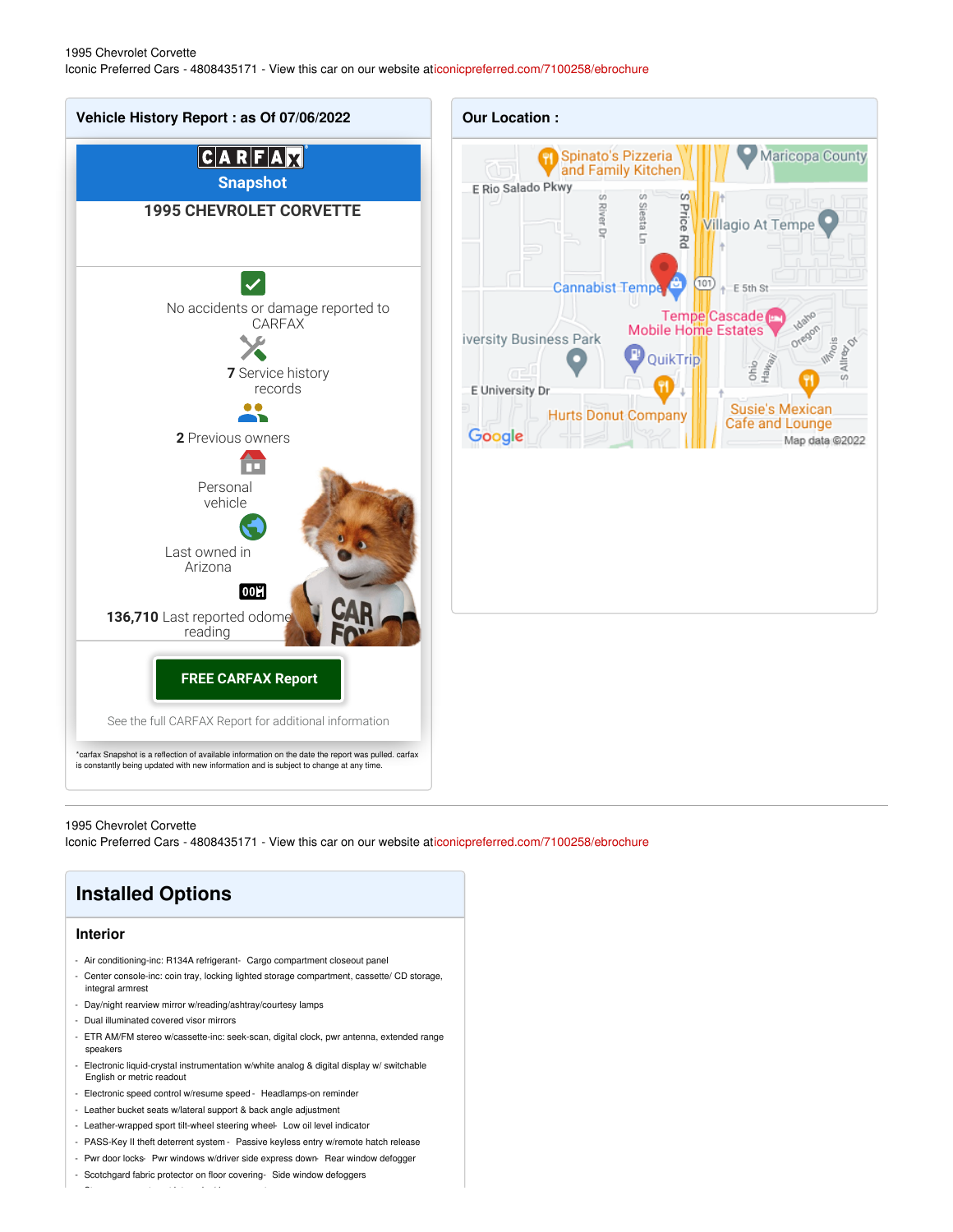- Storage compartment integral w/door armrest

#### **Exterior**

- 1-piece removable fiberglass roof panel- Acoustic insulation pkg
- Base coat/clear coat paint- Dual electrically adjustable heated outside rearview mirrors
- Front cornering lamps- Front license plate bracket
- Full glass rear hatch w/2 remote releases/roller-shade cargo cover Halogen fog lamps
- Intermittent wiper system- Pwr operated retractable halogen headlamps- Solar-ray glass
- Underhood courtesy lamps

#### **Mechanical**

- 140 amp alternator- 17" x 8 1/2" front aluminum wheels
- 17" x 9 1/2" rear aluminum wheels 2.59 rear axle ratio- 20 gallon fuel tank
- 4-speed electronically controlled automatic transmission w/OD
- 4-wheel anti-lock braking system
- 5.7L (350) SFI V8 engine-inc: aluminum heads, composite valve rocker covers, aluminum intake manifold w/roller valve lifters, outside air induction system
- Acceleration Slip Regulation system (ASR)- Brake/transmission shift interlock
- Clamshell opening front end assembly for easy engine access
- DeCarbon shock absorbers- Distributorless opti-spark ignition system
- HD Pwr 4-wheel disc brakes
- Independent front/rear suspension w/transverse fiberglass leaf springs/forged aluminum Aarms
- P255/45ZR17 unidirectional/asymmetric Eagle BL front tires
- P285/40ZR17 unidirectional/asymmetric Eagle BL rear tires Pwr rack & pinion steering
- Rear wheel drive-T155/70D17 compact spare tire
- Uniframe design body structure w/corrosion resistant coating

## **Option Packages**

#### **Factory Installed Packages**

| 4-SPEED ELECTRONICALLY-                 |
|-----------------------------------------|
|                                         |
| CONTROLLED AUTOMATIC                    |
| TRANSMISSION W/OD (STD) (N/A            |
| w/ZR1 Performance Pkg)                  |
|                                         |
|                                         |
|                                         |
|                                         |
|                                         |
|                                         |
| <b>AUXILIARY REMOTE KEYLESS ENTRY</b>   |
| <b>TRANSMITTER</b>                      |
| \$45                                    |
|                                         |
|                                         |
|                                         |
|                                         |
|                                         |
|                                         |
| DELCO/BOSE MUSIC SYSTEM                 |
| W/CASSETTE, COMPACT DISC-inc:           |
| ETR AM/FM stereo, seek-scan, digital    |
|                                         |
| clock (REQ: 1SB Preferred Equipment     |
| Group or ZR1 Performance Pkg)           |
| \$396                                   |
|                                         |
|                                         |
|                                         |
|                                         |
|                                         |
|                                         |
| ELECTRONIC SELECTIVE                    |
| RIDE/HANDLING-inc: driver adjustable    |
| Bilstein ride control system (REQ: AG1  |
| & AG2 Pwr Seats)                        |
|                                         |
| \$1,695                                 |
|                                         |
|                                         |
|                                         |
|                                         |
|                                         |
|                                         |
|                                         |
| PWR 6-WAY DRIVER SEAT                   |
| \$305                                   |
|                                         |
|                                         |
|                                         |
|                                         |
|                                         |
| PREFERRED EQUIPMENT GROUP 1-inc:        |
| elect air cond, Delco/Bose music system |
|                                         |
| w/cassette, 6-way pwr driver seat (N/A  |
| w/ZR1 Performance Pkg) *NET*            |
| \$1,333                                 |
|                                         |
|                                         |
|                                         |

-